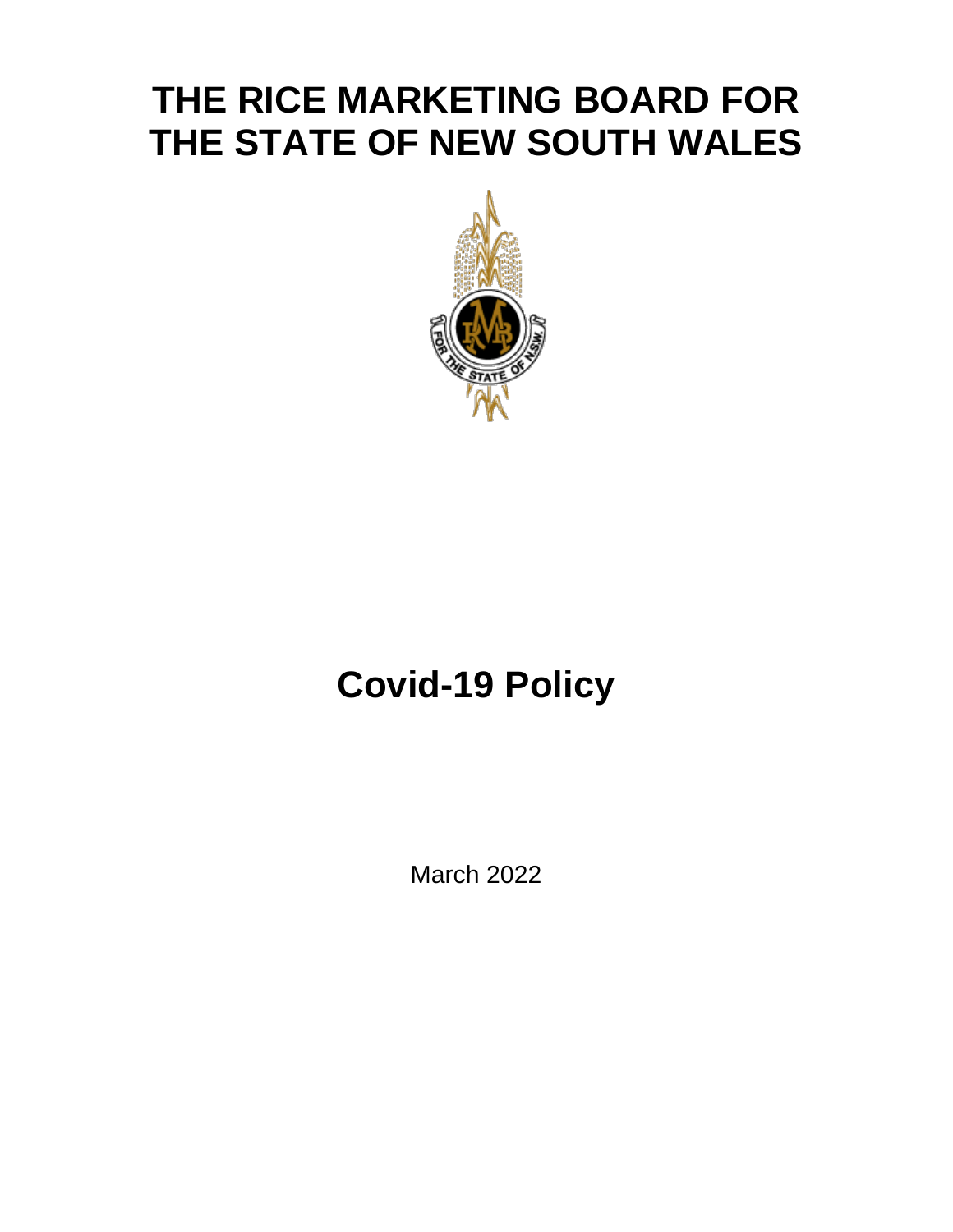### THE RICE MARKETING BOARD FOR THE STATE OF NEW SOUTH WALES

## COVID-19 POLICY

#### 1 Purpose

This document describes the Covid-19 Policy of the Rice Marketing Board for the State of NSW (the Board). Its purpose is to:

- protect the public;
- protect Board Members, employees and their families from potential infection;
- provide a safe environment for work; and
- ensure business continuity for the Board's services.

#### 2 Scope

This Policy applies to all Board employees, Board members, contractors, consultants and temporary workers employed by the Board, including those workers affiliated with third parties, when they physically interact with the Board Members or staff.

#### 3 Policy Statement

A Covid-19 safety plan is to be maintained in accordance with NSW Government policy and the landlord's requirements. All persons are to get tested and isolate if they have any Covid-19 symptoms. All persons are to isolate if they have been in close contact with a person with Covid-19, in accordance with NSW Health requirements. Flexible arrangements including virtual private network (VPN) computer services are provided to facilitate working from home.

The Board expects all persons, who can be safely vaccinated, to do so at the earliest opportunity and to show the vaccination certificate to the Board Secretary, who will record the sighting. The Board will not store copies of the vaccination certificates, to ensure personal information is protected. A Covid-19 vaccine medical contraindication form is to be sighted if the person has not been vaccinated. Evidence of vaccination status may be in the form of either the Covid-19 digital certificate or an immunisation history statement. Other controls such as providing personal protective equipment, social distancing, personal hygiene measures and capacity limits will also be used in workplaces.

If a person tests positive to Covid-19, and they have been in close contact with a Board Member or employee, they are required to inform the Board Secretary or Board Chair in accordance with NSW Government policy. The Board must notify SafeWork NSW if a worker has, or is likely to have, contracted Covid-19 at work and requires hospitalisation.

The privacy and confidentiality of all persons covered in the scope of this policy is to be maintained at all times.

#### 4 Responsibilities

The Board Secretary, with oversight by the Audit and Risk Committee, is responsible for maintaining the Covid-19 safety plan and collecting evidence of vaccination status. The